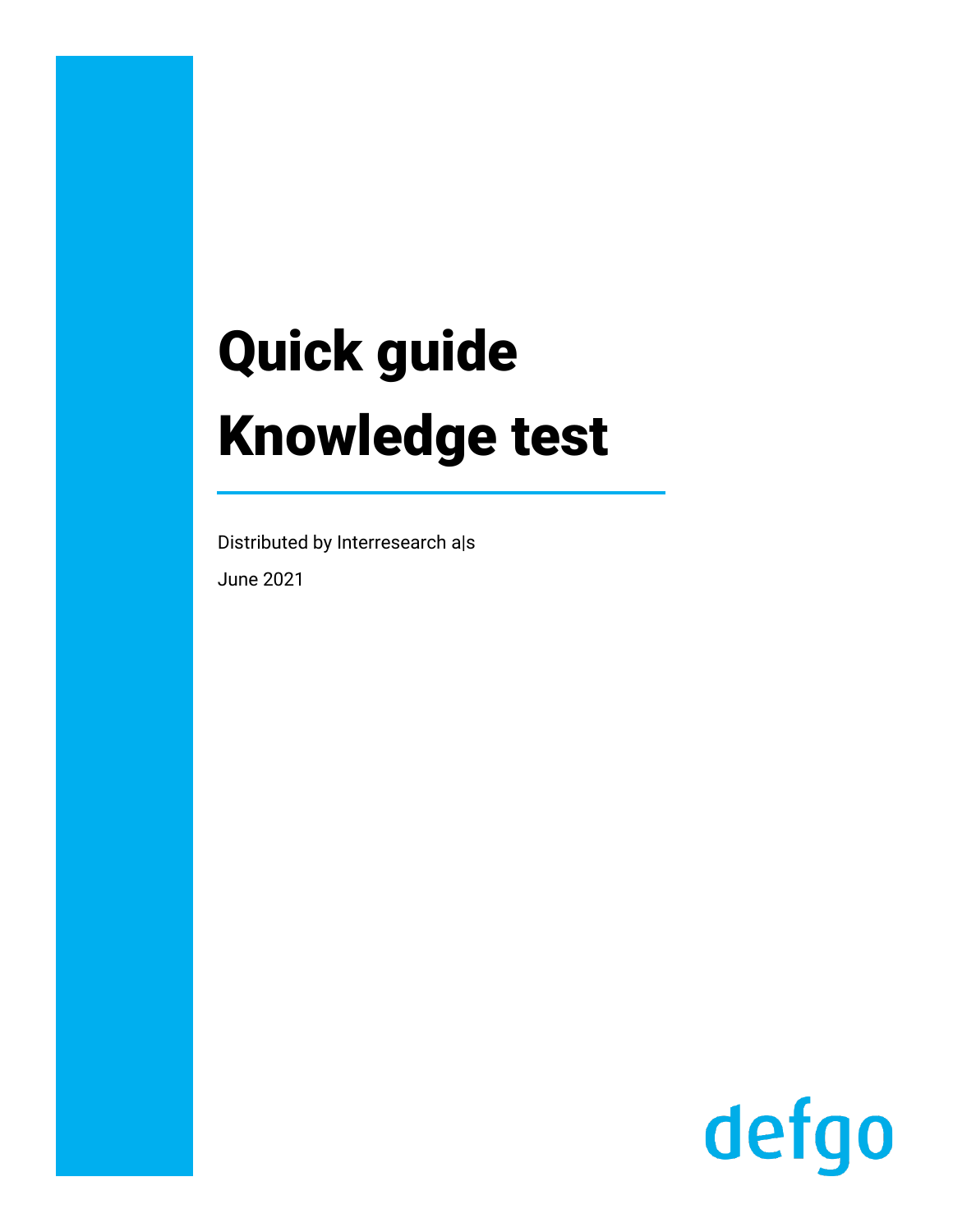## **1. Create a knowledge test question**

Add a new survey and create the question type **Only one answer.** Go to **Settings,** open **More settings,** define correct answer alternative in **Select correct answer**.

There are also extra features.

You can:

- enable **Randomization of answer options,** if you want a random order of answer alternatives.

- set a countdown timer (max time allowed for response) on each question in **Prevent continuation within this no.** 

**of seconds (count-down).** 

- use the function **The question must be answered correctly before continuing** by checking the field.

|                       | <b>Settings</b>                                 |  |
|-----------------------|-------------------------------------------------|--|
| Change question type  |                                                 |  |
| Only one answer       |                                                 |  |
|                       | Layout to the question                          |  |
| <b>Radio buttons</b>  |                                                 |  |
|                       | Add free text line                              |  |
|                       | You have to answer the question                 |  |
|                       |                                                 |  |
| Hide settings $\sim$  |                                                 |  |
|                       | Randomization of answer options                 |  |
| No randomizing        |                                                 |  |
| (count-down)<br>30    | Prevent continuation within this no. of seconds |  |
| Select correct answer |                                                 |  |

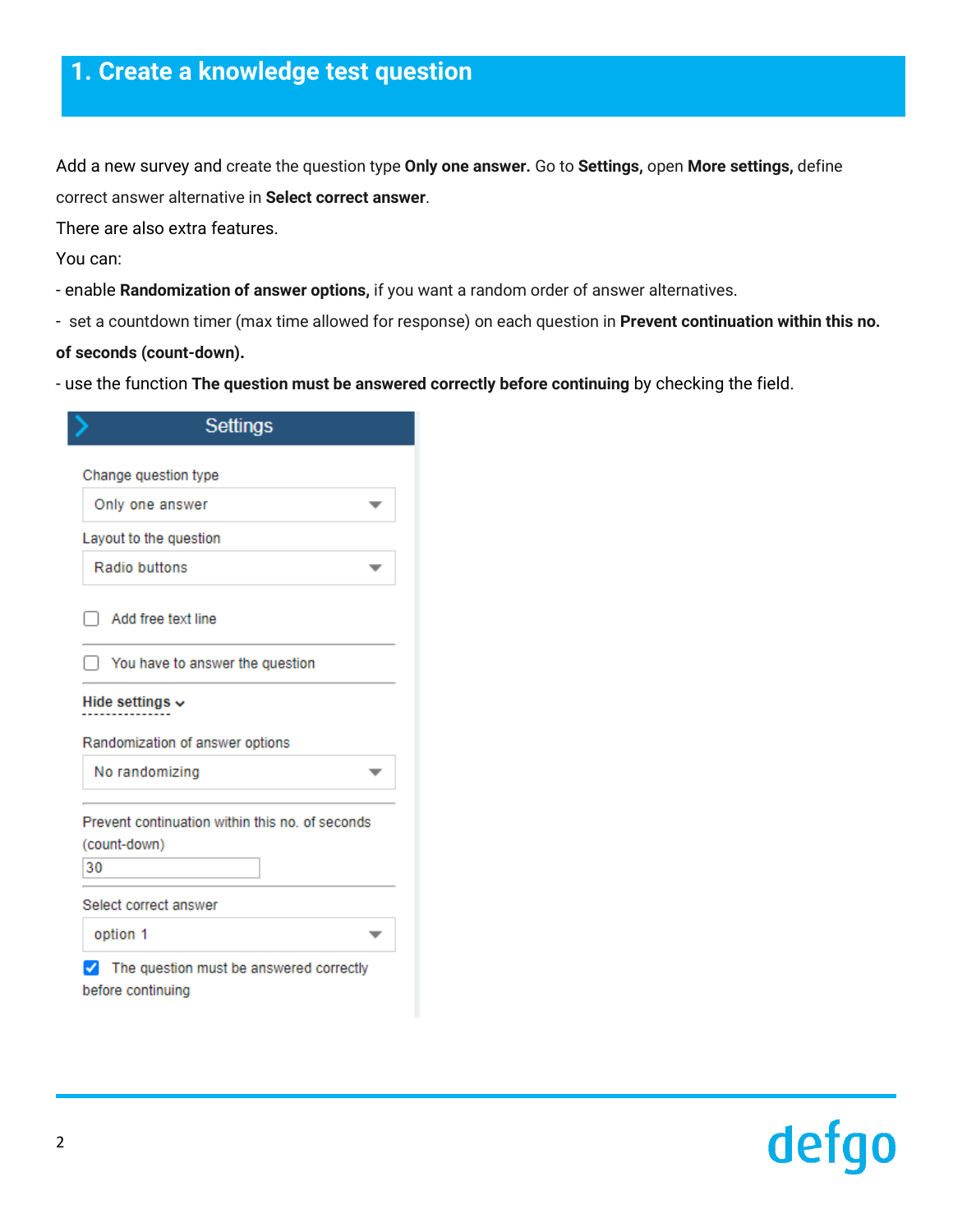#### **2. Show correct/incorrect answers on respondent level**

After you've created a survey, go to **Extended settings**. Check the box **Show answers after completion.**

| <b>Extended settings</b>                                  |                                                     |
|-----------------------------------------------------------|-----------------------------------------------------|
|                                                           |                                                     |
| If you do not wish to set these functions, click on Next. |                                                     |
| <b>Buttons</b>                                            |                                                     |
| Add Back button (?)<br>◡                                  | Add Print answers button                            |
| Add Show answers button (?)                               | Add Reset button                                    |
| Add Go to question drop-down list (?)                     |                                                     |
| <b>Program texts</b>                                      |                                                     |
| Show question number<br>◡                                 | Show total number of questions                      |
| Show help text for each question (?)<br>$\mathbf{I}$      | Show progress bar                                   |
| <b>Misc</b>                                               |                                                     |
| Mark questions that must be answered<br>է                 |                                                     |
| Allow Hotkeys                                             | No template (default)<br>◡                          |
| Anonymize answer data                                     | Allow reports for all users (?)                     |
| Resume incomplete survey                                  | Show answers after completion                       |
| Lock answers after completion (?)                         | Show all fightexts after completion                 |
| Do not save answers of incomplete survey                  |                                                     |
|                                                           |                                                     |
| Country<br>Locale settings<br>Russia<br>╰                 |                                                     |
|                                                           |                                                     |
| Select language<br>French<br>v                            | Validation of respondent IDs<br>None<br>v           |
|                                                           |                                                     |
| Survey description                                        |                                                     |
|                                                           |                                                     |
|                                                           |                                                     |
|                                                           |                                                     |
|                                                           |                                                     |
|                                                           |                                                     |
| Help                                                      | <b>Save</b><br>< Back<br>Next ><br>Finish<br>Cancel |
|                                                           |                                                     |
|                                                           |                                                     |

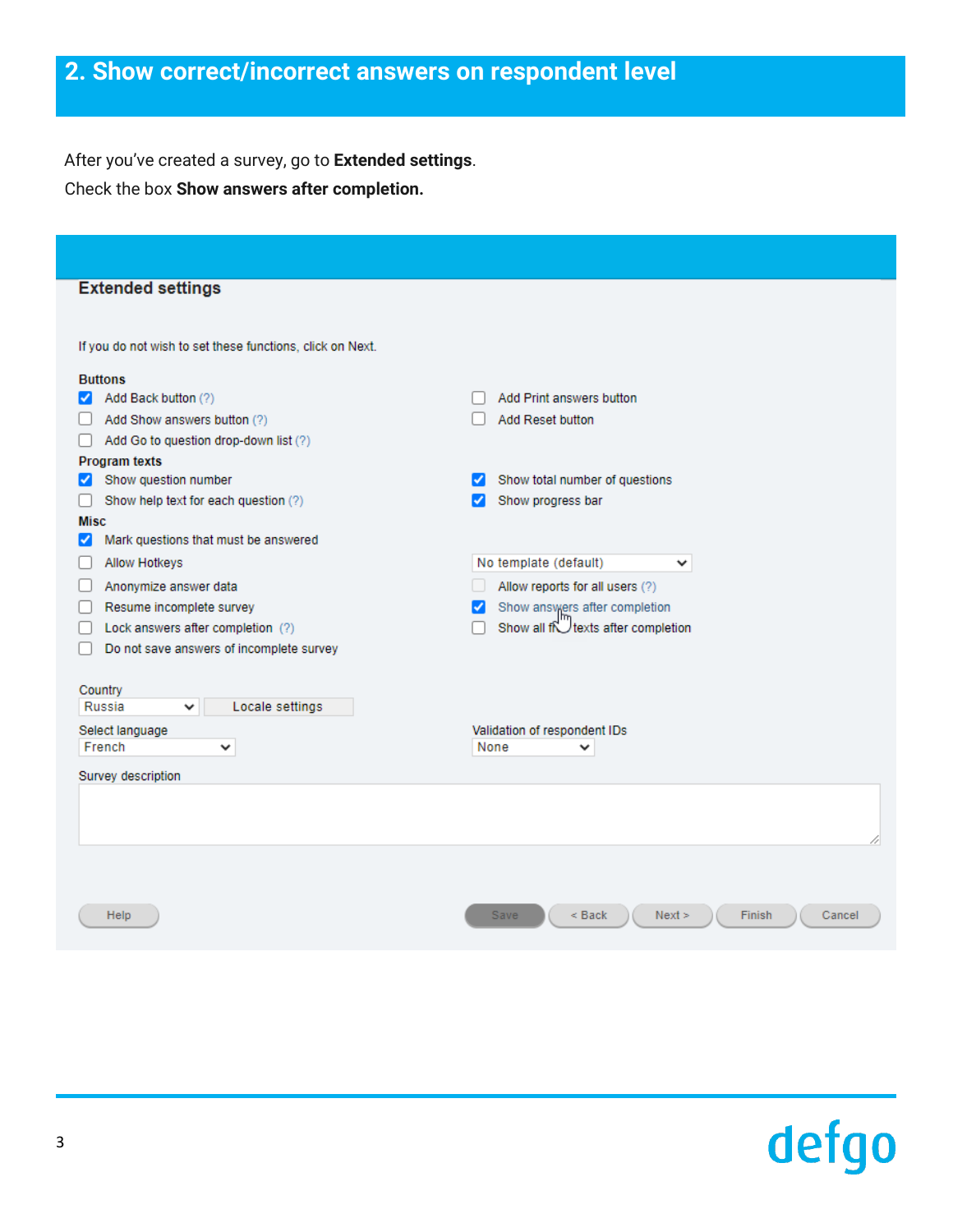Respondent after completing the survey can see how many correct answers (marked with a green tick) and incorrect ones (marked with a red cross) were given.

At the same time, the total error rate is displayed at the top of the page.

| Your answers have been saved.<br>Below is a list of all your answers.                                                                                                                                                                                                                               |           |
|-----------------------------------------------------------------------------------------------------------------------------------------------------------------------------------------------------------------------------------------------------------------------------------------------------|-----------|
| You have answered correctly on 67% of the questions asked.<br>0% 0%                                                                                                                                                                                                                                 | 100%      |
| 1 of 3. GDPR applies to which types of individuals or organizations:                                                                                                                                                                                                                                | defo      |
| Any organization that processes personal data                                                                                                                                                                                                                                                       |           |
| All data controllers and processors established in the EU and organizations that target EU citizens<br>$\circ$                                                                                                                                                                                      |           |
| Data controllers operating in the EU                                                                                                                                                                                                                                                                |           |
| powered by defgo <sup>®</sup><br>d                                                                                                                                                                                                                                                                  | (i) info  |
| 0%<br>50%                                                                                                                                                                                                                                                                                           | 100%      |
| 2 of 3. Within what period of time is an organization required to notify a supervising authority about a data<br>breach?                                                                                                                                                                            | det       |
| Within 48 hours                                                                                                                                                                                                                                                                                     |           |
| Within 12 hours                                                                                                                                                                                                                                                                                     |           |
| Within 72 hours                                                                                                                                                                                                                                                                                     |           |
|                                                                                                                                                                                                                                                                                                     |           |
| powered by defgo <sup>®</sup><br>d                                                                                                                                                                                                                                                                  | (i) info  |
| 0%                                                                                                                                                                                                                                                                                                  | 100% 100% |
| 3 of 3. What type of data is generally prohibited from processing? Exceptions to this rule include situations<br>like the following: data owner made data public or gave explicit consent, another law permits processing for<br>purpose of public interest/health or employment/social protection. | defao     |
| Biometric Data                                                                                                                                                                                                                                                                                      |           |
| Ethnic Origin                                                                                                                                                                                                                                                                                       |           |

d powered by defgo<sup>®</sup>



 $\odot$  info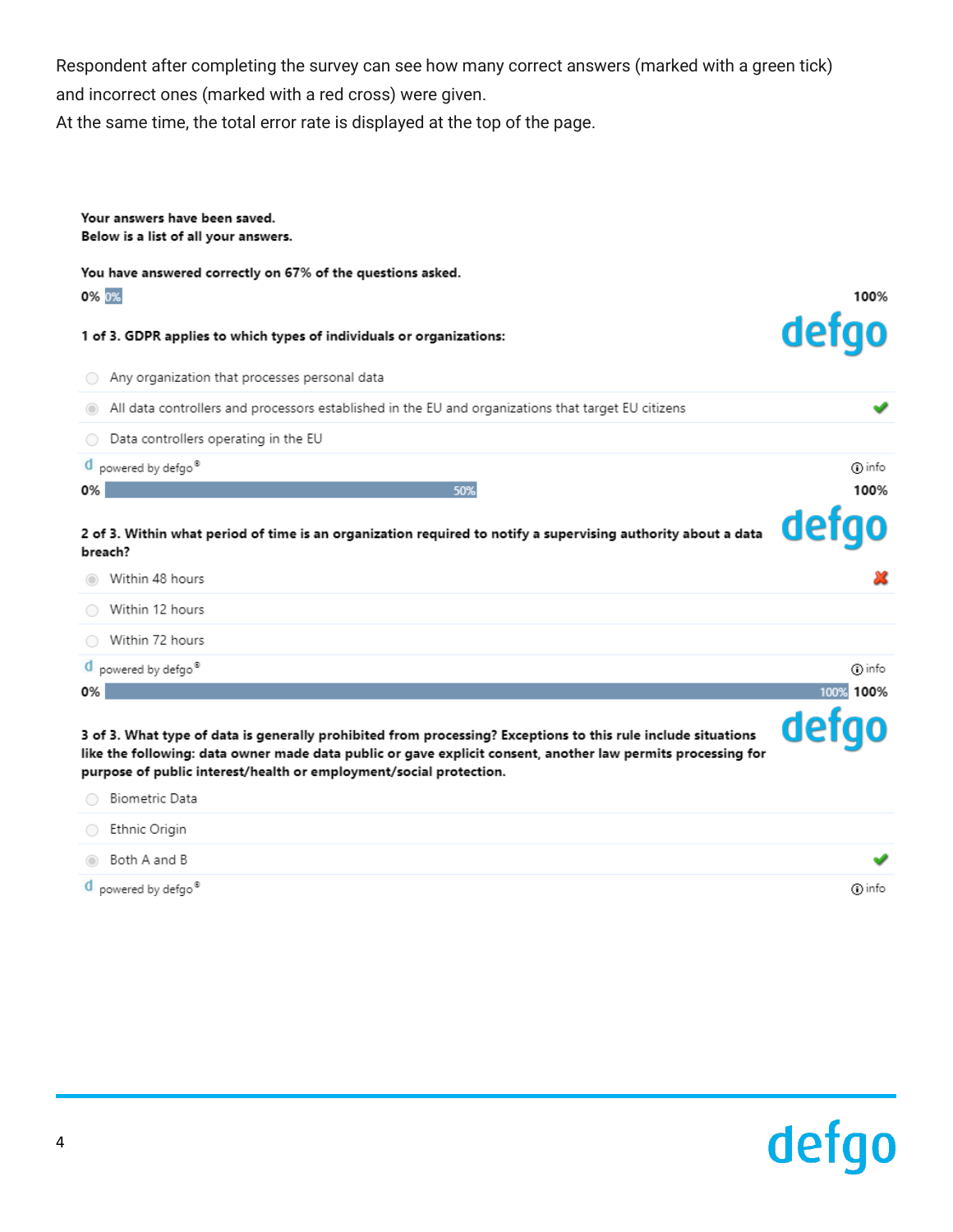#### **3. Create a knowledge test report**

Click your survey and select **Answers**.

Click **Export answers** and **Next**.

Then select **Summary of answers to knowledge test questions** and click **Next.**

You can check the field **Notify by email when it is read** and you will receive an email when the export file is ready.

You can change the email address.

Click **Finish** to start the export.

### **Export answers** Select the format for the exported data ◯ Summary of answers (answered/not answered) ◯ ASCII, fixed width (triple-s) ◯ ASCII, custom separated (delimited)  $\bigcirc$  defgo panel  $\bigcirc$  Excel  $\bigcirc$  R  $\bigcirc$  SAS ○ SPSS  $\bigcirc$  Stata Summary of answers to knowledge test questions  $\bigcirc$  Survey (export answers to another survey)  $\bigcirc$  Web service (auto export)  $\bigcirc$  Web service (export on demand) Press here if you want to use a filter Help  $<$  Back  $Next$ Cancel